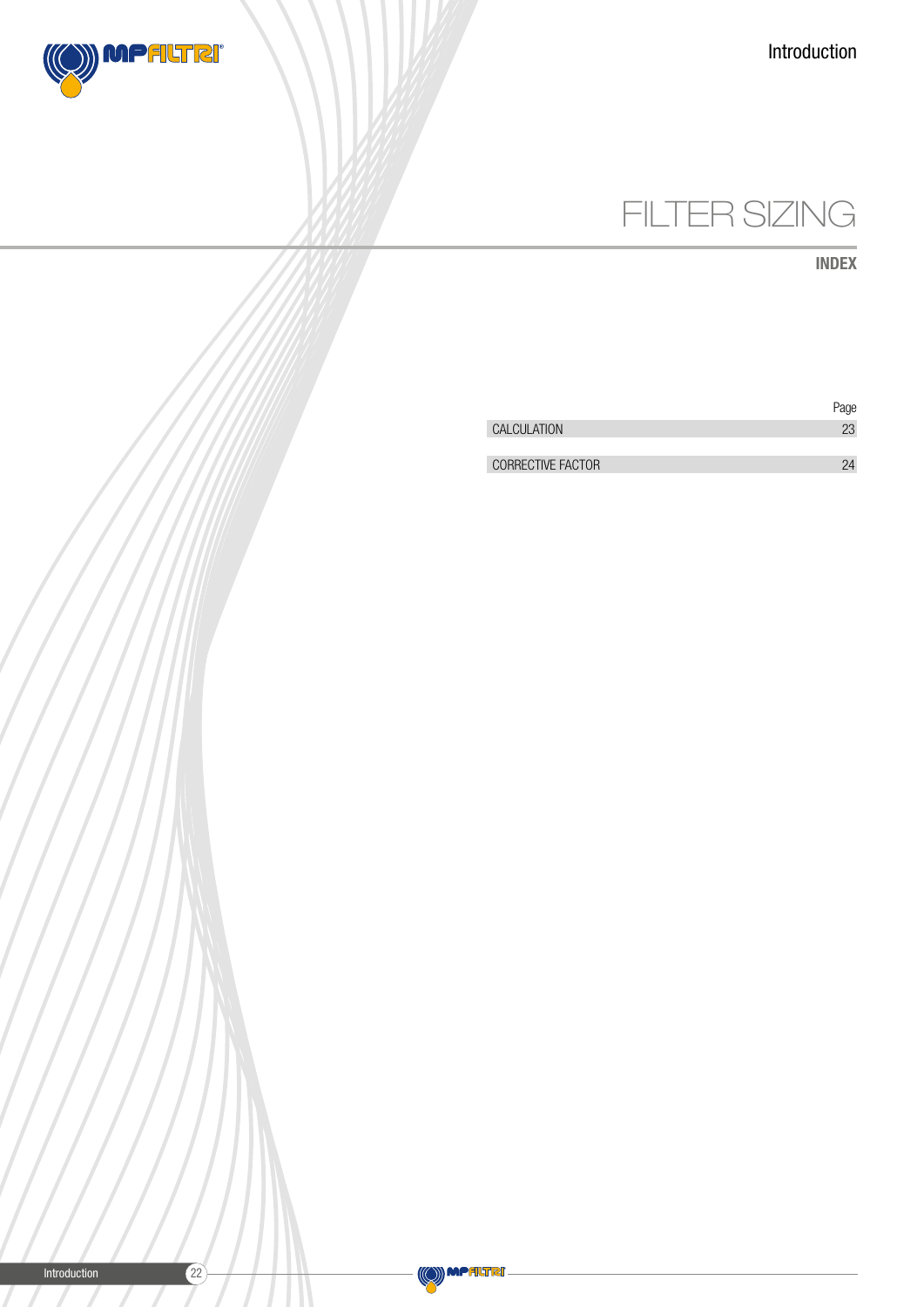### THE CORRECT FILTER SIZING HAVE TO BE BASED ON THE TOTAL PRESSURE DROP DEPENDING BY THE APPLICATION.

FOR EXAMPLE, THE MAXIMUM TOTAL PRESSURE DROP ALLOWED BY A NEW AND CLEAN RETURN FILTER HAVE TO BE IN THE RANGE 0.4 - 0.6 bar / 5.80 - 8.70 psi.

The pressure drop calculation is performed by adding together the value of the housing with the value of the filter element. The pressure drop ∆pc of the housing is proportional to the fluid density (kg/dm $3/$  lb/ft $3$ ). The filter element pressure drop ∆pe is proportional to its viscosity (mm2 /s / SUS), the corrective factor Y have to be used in case of an oil viscosity different than 30 mm2 /s (cSt) / 150 SUS.

Sizing data for single filter element, head at top  $\Delta$ pc = Filter housing pressure drop [bar / psi]  $\Delta$ pe = Filter element pressure drop [bar / psi]  $Y =$  Corrective factor Y (see correspondent table), depending on the filter type, on the filter element size, on the filter element length and on the filter media

 $\mathbf{Q} =$  flow rate (l/min - gpm)

**V1** reference oil viscosity =  $30 \text{ mm}^2/\text{s}$  (cSt)  $/150 \text{ SUS}$ 

 $V2$  = operating oil viscosity in mm<sup>2</sup>/s (cSt) / SUS

Filter element pressure drop calculation with an oil viscosity different than 30 mm<sup>2</sup>/s (cSt) / 150 SUS

International system:  $\Delta$ pe = Y : 1000 x Q x (V2:V1)

Imperial system:  $\Delta$ pe = Y : 17.2 x Q x (V2:V1)

#### $\Delta p$  Tot. =  $\Delta pc + \Delta pe$

Verification formula ∆p Tot. ≤ ∆p max allowed

Maximum total pressure drop (∆p max) allowed by a new and clean filter

| <b>Application</b>             | Range:[bar]                                         | [ psi ]                             |                           |
|--------------------------------|-----------------------------------------------------|-------------------------------------|---------------------------|
| <b>Suction filters</b>         |                                                     | $0.08 - 0.10$ bar $1.16 - 1.45$ psi |                           |
| <b>Return filters</b>          | $0.4 - 0.6$ bar                                     | 5.80 - 8.70 psi                     |                           |
|                                | <b>Return - Suction filters (*)</b> $0.8 - 1.0$ bar | 11.60 - 14.50 psi                   |                           |
|                                | $0.4 - 0.6$ bar                                     | $5.80 - 8.70$ psi                   | return lines              |
| Low & Medium                   | $0.3 - 0.5$ bar                                     | $4.35 - 7.25$ psi                   | lubrication lines         |
| <b>Pressure filters</b>        | $0.3 - 0.4$ bar                                     | $4.35 - 5.80$ psi                   | off-line in power systems |
|                                | $0.1 - 0.3$ bar                                     | 1.45 - 4.35 psi                     | off-line in test benches  |
|                                | $0.4 - 0.6$ bar                                     | 5.80 - 8.7 psi                      | over-boost                |
| <b>High Pressure filters</b>   | $0.8 - 1.5$ bar                                     | 11.60 - 21.75 psi                   |                           |
| <b>Stainless Steel filters</b> | $0.8 - 1.5$ bar                                     | 11.60 - 21.75 psi                   |                           |

(\*)The suction flow rate should not exceed 30% of the return flow rate

Generic filter calculation example *Application data:* Tank top return filter Pressure Pmax = 10 bar Flow rate  $Q = 120$  l/min Viscosity  $V2 = 46$  mm<sup>2</sup>/s (cSt) Oil density =  $0.86$  kg/dm<sup>3</sup> Required filtration efficiency  $= 25 \mu m$  with absolute filtration With bypass valve and G 1 1/4" inlet connection

*Calculation:*  $\Delta$ pc = 0.03 bar / 0.43 psi (see graphic below)



Filter housings ∆p pressure drop. The curves are plotted using mineral oil with density of 0.86 kg/dm3 in compliance with ISO 3968 ∆p varies proportionally with density.

### $\Delta$ pe = (2.00): 1000) x 120 x (46 : 30) = 0.37 bar  $\Delta$ pe = (2.00 : 17.2) x 32 x (216 : 150) = 5.36 psi

| <b>Filter</b><br>element       |                |       |       | <b>Absolute filtration</b><br><b>H</b> Series | <b>Nominal filtration</b><br>N Series |      |                 |                 |                                        |
|--------------------------------|----------------|-------|-------|-----------------------------------------------|---------------------------------------|------|-----------------|-----------------|----------------------------------------|
| <b>Type</b>                    |                | A03   | A06   | A10                                           | A16                                   | A25  | P <sub>10</sub> | P <sub>25</sub> | <b>M25</b><br><b>M60</b><br><b>M90</b> |
| <b>Return filters</b>          |                |       |       |                                               |                                       |      |                 |                 |                                        |
|                                |                | 74.00 | 50.08 | 20.00                                         | 16.00                                 | 9.00 | 6.43            | 5.51            | 4.40                                   |
| <b>MF020</b>                   | $\overline{2}$ | 29.20 | 24.12 | 8.00                                          | 7.22                                  | 5.00 | 3.33            | 2.85            | 2.00                                   |
|                                | 3              | 22.00 | 19.00 | 6.56                                          | 5.33                                  | 4.33 | 1.68            | 1.44            | 1.30                                   |
| <b>MF030</b><br><b>MFX 030</b> | 1              | 74.00 | 50.08 | 20.00                                         | 16.00                                 | 9.00 | 6.43            | 5.51            | 3.40                                   |
|                                |                | 28.20 | 24.40 | 8.67                                          | 8.17                                  | 6.88 | 4.62            | 3.96            | 1.25                                   |
| <b>MF100</b>                   | 2              | 17.33 | 12.50 | 6.86                                          | 5.70                                  | 4.00 | 3.05            | 2.47            | 1.10                                   |
| <b>MFX 100</b>                 | 3              | 10.25 | 9.00  | 3.65                                          | 3.33                                  | 2.50 | 1.63            | 1.32            | 0.96                                   |
|                                | 4              | 6.10  | 5.40  | 2.30                                          | 2.20                                  | 2.00 | 1.19            | 0.96            | 0.82                                   |

#### $\Delta p$  Tot. = 0.03 + 0.37 = 0.4 bar  $\Delta p$  Tot. = 0.43 + 5.36 = 5.79 psi

The selection is correct because the total pressure drop value is inside the admissible range for top tank return filters. In case the allowed max total pressure drop is not verified, it is necessary to repeat the calculation changing the filter length/size.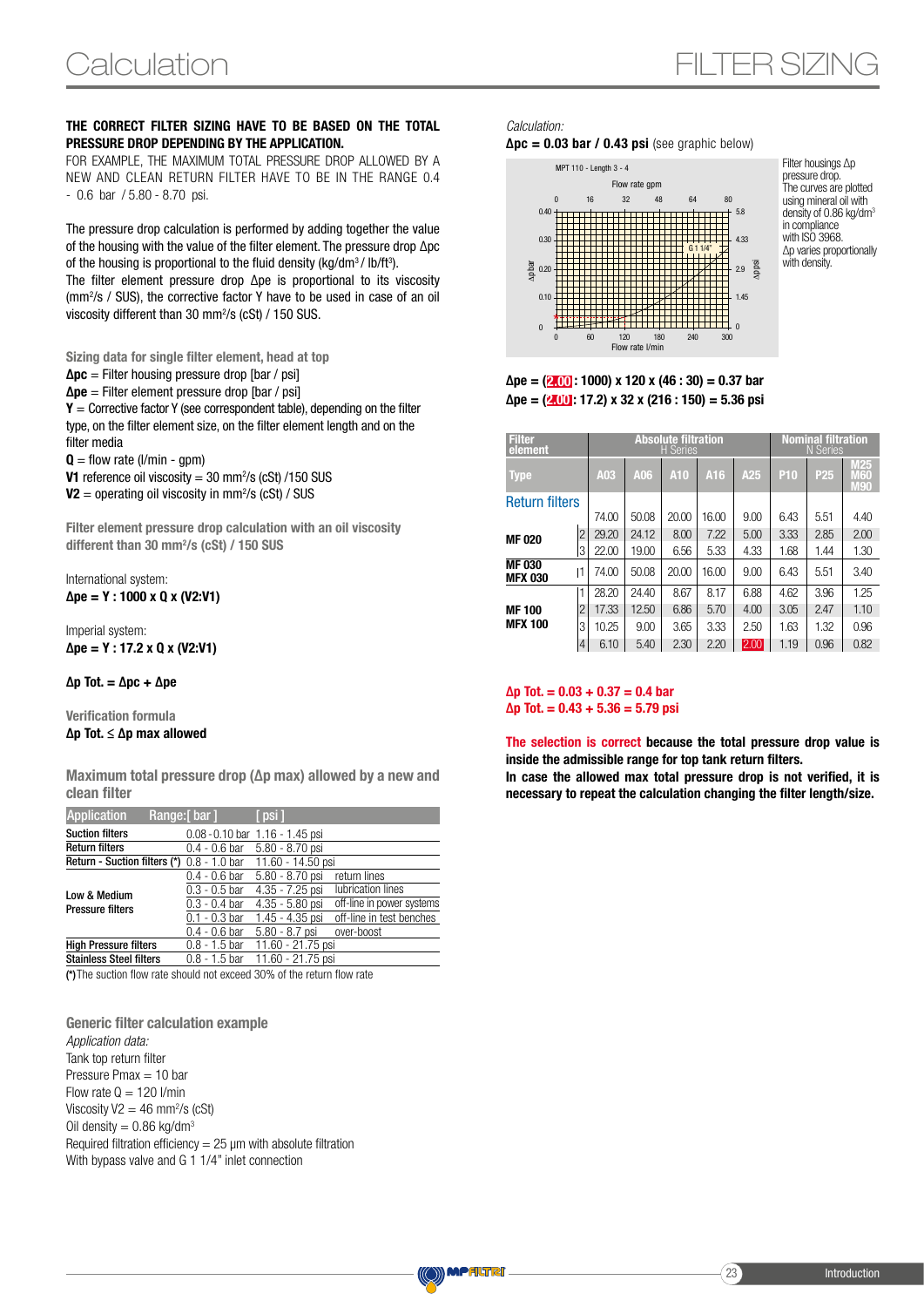# ER SIZING Corrective factor

Corrective factor Y to be used for the filter element pressure drop calculation. The values depend to the filter size and length and to the filter media. Reference oil viscosity 30 mm<sup>2</sup>/s

(O) MPALTRI

## Return filters

| <b>Filter</b><br>element              |                                               |                                        |                                        | <b>Absolute filtration</b><br><b>H</b> Series |                                      |                                      |                                      | <b>Nominal filtration</b><br><b>N</b> Series |                                      |
|---------------------------------------|-----------------------------------------------|----------------------------------------|----------------------------------------|-----------------------------------------------|--------------------------------------|--------------------------------------|--------------------------------------|----------------------------------------------|--------------------------------------|
| Type                                  |                                               | A03                                    | A06                                    | A10                                           | A16                                  | A25                                  | <b>P10</b>                           | P <sub>25</sub>                              | M25<br>M60<br>M90                    |
| MF 020                                | 1<br>$\overline{2}$<br>3                      | 74.00<br>29.20<br>22.00                | 50.08<br>24.12<br>19.00                | 20.00<br>8.00<br>6.56                         | 16.00<br>7.22<br>5.33                | 9.00<br>5.00<br>4.33                 | 6.43<br>3.33<br>1.68                 | 5.51<br>2.85<br>1.44                         | 4.40<br>2.00<br>1.30                 |
| <b>MF030</b><br>MFX 030 <sup>11</sup> |                                               | 74.00                                  | 50.08                                  | 20.00                                         | 16.00                                | 9.00                                 | 6.43                                 | 5.51                                         | 3.40                                 |
| <b>MF100</b><br><b>MFX 100</b>        | 1<br>$\overline{2}$<br>3<br>$\overline{4}$    | 28.20<br>17.33<br>10.25<br>6.10        | 24.40<br>12.50<br>9.00<br>5.40         | 8.67<br>6.86<br>3.65<br>2.30                  | 8.17<br>5.70<br>3.33<br>2.20         | 6.88<br>4.00<br>2.50<br>2.00         | 4.62<br>3.05<br>1.63<br>1.19         | 3.96<br>2.47<br>1.32<br>0.96                 | 1.25<br>1.10<br>0.96<br>0.82         |
| <b>MF180</b><br>MFX 180 $ 2$          | 1                                             | 3.67<br>1.69                           | 3.05<br>1.37                           | 1.64<br>0.68                                  | 1.56<br>0.54                         | 1.24<br>0.51                         | 1.18<br>0.43                         | 1.06<br>0.39                                 | 0.26<br>0.12                         |
| <b>MF190</b><br>MFX 190 <sup>12</sup> |                                               | 1.69                                   | 1.37                                   | 0.60                                          | 0.49                                 | 0.44                                 | 0.35                                 | 0.31                                         | 0.11                                 |
| <b>MF400</b><br><b>MFX 400</b>        | 1<br>$\overline{c}$<br>3                      | 3.20<br>2.00<br>1.90                   | 2.75<br>1.87<br>1.60                   | 1.39<br>0.88<br>0.63                          | 1.33<br>0.85<br>0.51                 | 1.06<br>0.55<br>0.49                 | 0.96<br>0.49<br>0.39                 | 0.87<br>0.45<br>0.35                         | 0.22<br>0.13<br>0.11                 |
| <b>MF750</b><br>MFX 750 <sup>11</sup> |                                               | 1.08                                   | 0.84                                   | 0.49                                          | 0.36                                 | 0.26                                 | 0.21                                 | 0.19                                         | 0.06                                 |
| <b>MLX 25012</b>                      |                                               | 3.00                                   | 3.04                                   | 1.46                                          | 1.25                                 | 1.17                                 |                                      |                                              | <b>M25</b><br>0.20                   |
| <b>MLX 660</b> 12                     |                                               | 1.29                                   | 1.26                                   | 0.52                                          | 0.44                                 | 0.38                                 |                                      |                                              | <b>M25</b><br>0.10                   |
| CU 025                                |                                               | 78.00                                  | 48.00                                  | 28.00                                         | 24.00                                | 9.33                                 | 9.33                                 | 8.51                                         | 1.25                                 |
| CU 040                                |                                               | 25.88                                  | 20.88                                  | 10.44                                         | 10.00                                | 3.78                                 | 3.78                                 | 3.30                                         | 1.25                                 |
| <b>CU100</b>                          |                                               | 15.20                                  | 14.53                                  | 5.14                                          | 4.95                                 | 2.00                                 | 2.00                                 | 0.17                                         | 1.10                                 |
| <b>CU 250</b>                         |                                               | 3.25                                   | 2.55                                   | 1.55                                          | 1.35                                 | 0.71                                 | 0.71                                 | 0.59                                         | 0.25                                 |
| <b>CU 630</b>                         |                                               | 1.96                                   | 1.68                                   | 0.85                                          | 0.72                                 | 0.42                                 | 0.42                                 | 0.36                                         | 0.09                                 |
| <b>CU 850</b>                         |                                               | 1.06                                   | 0.84                                   | 0.42                                          | 0.33                                 | 0.17                                 | 0.17                                 | 0.13                                         | 0.04                                 |
| <b>MR100</b>                          | $\mathbf{1}$<br>$\overline{c}$<br>3<br>4<br>5 | 19.00<br>11.70<br>7.80<br>5.50<br>4.20 | 17.00<br>10.80<br>6.87<br>4.97<br>3.84 | 6.90<br>4.40<br>3.70<br>2.60<br>2.36          | 6.30<br>4.30<br>3.10<br>2.40<br>2.15 | 4.60<br>3.00<br>2.70<br>2.18<br>1.90 | 2.94<br>2.94<br>2.14<br>1.72<br>1.60 | 2.52<br>2.52<br>1.84<br>1.47<br>1.37         | 1.60<br>1.37<br>1.34<br>1.34<br>1.34 |
| <b>MR 250</b>                         | 1<br>$\overline{c}$<br>3<br>$\overline{4}$    | 5.35<br>4.00<br>2.60<br>1.84           | 4.85<br>3.28<br>2.20<br>1.56           | 2.32<br>1.44<br>1.08<br>0.68                  | 1.92<br>1.10<br>1.00<br>0.56         | 1.50<br>1.07<br>0.86<br>0.44         | 1.38<br>0.96<br>0.77<br>0.37         | 1.20<br>0.83<br>0.64<br>0.23                 | 0.15<br>0.13<br>0.12<br>0.11         |
| <b>MR630</b>                          | $\mathbf{1}$<br>$\overline{c}$<br>3<br>4<br>5 | 3.10<br>2.06<br>1.48<br>1.30<br>0.74   | 2.48<br>1.92<br>1.30<br>1.20<br>0.65   | 1.32<br>0.82<br>0.60<br>0.48<br>0.30          | 1.14<br>0.76<br>0.56<br>0.40<br>0.28 | 0.92<br>0.38<br>0.26<br>0.25<br>0.13 | 0.83<br>0.33<br>0.22<br>0.21<br>0.10 | 0.73<br>0.27<br>0.17<br>0.16<br>0.08         | 0.09<br>0.08<br>0.08<br>0.08<br>0.04 |
| <b>MR850</b>                          | 1<br>$\overline{c}$<br>3<br>4                 | 0.60<br>0.37<br>0.27<br>0.23           | 0.43<br>0.26<br>0.18<br>0.16           | 0.34<br>0.23<br>0.17<br>0.13                  | 0.25<br>0.21<br>0.17<br>0.12         | 0.13<br>0.11<br>0.05<br>0.04         | 0.12<br>0.08<br>0.04<br>0.03         | 0.09<br>0.07<br>0.04<br>0.03                 | 0.03<br>0.03<br>0.02<br>0.02         |

# Return / Suction filters

| <b>Filter</b><br>element         |        | <b>Absolute filtration</b> |                      |                      |  |  |  |  |
|----------------------------------|--------|----------------------------|----------------------|----------------------|--|--|--|--|
| <b>Type</b>                      |        | <b>A10</b>                 | A16                  | A25                  |  |  |  |  |
| <b>RSX116</b> 2                  | 1      | 5.12<br>2.22               | 4.33<br>1.87         | 3.85<br>1.22         |  |  |  |  |
| <b>RSX 165</b><br><b>RSX 166</b> | 2<br>3 | 2.06<br>1.24<br>0.94       | 1.75<br>1.05<br>0.86 | 1.46<br>0.96<br>0.61 |  |  |  |  |

| <b>Filter</b><br>element |                | <b>Absolute filtration</b><br><b>N</b> Series                                            |       |      |      |      |      |      |                                 |
|--------------------------|----------------|------------------------------------------------------------------------------------------|-------|------|------|------|------|------|---------------------------------|
| <b>Type</b>              |                | <b>P10</b><br>A03<br>A16<br>P <sub>25</sub><br>A <sub>10</sub><br>A <sub>25</sub><br>A06 |       |      |      |      |      |      | M25<br>$\sqrt{5}$<br><b>M90</b> |
|                          |                | 16.25                                                                                    | 15.16 | 8.75 | 8.14 | 5.87 | 2.86 | 2.65 | 0.14                            |
|                          | $\overline{2}$ | 12.62                                                                                    | 10.44 | 6.11 | 6.02 | 4.16 | 1.60 | 1.49 | 0.12                            |
| <b>CU110</b>             | 3              | 8.57                                                                                     | 7.95  | 5.07 | 4.07 | 2.40 | 1.24 | 1.15 | 0.11                            |
|                          | $\overline{4}$ | 5.76                                                                                     | 4.05  | 2.80 | 2.36 | 1.14 | 0.91 | 0.85 | 0.05                            |

# Low & Medium pressure filters

| <b>Filter</b><br>element          |                |       |       | <b>Absolute filtration</b><br><b>N-W Series</b> |      |      |                          | <b>Nominal filtration</b><br><b>N</b> Series |      |
|-----------------------------------|----------------|-------|-------|-------------------------------------------------|------|------|--------------------------|----------------------------------------------|------|
| <b>Type</b>                       |                | A03   | A06   | A10                                             | A16  | A25  | <b>P10</b>               | P <sub>25</sub>                              | M25  |
|                                   | 1              | 16.25 | 15.16 | 8.75                                            | 8.14 | 5.87 | 2.86                     | 2.65                                         | 0.14 |
| <b>CU110</b>                      | $\overline{2}$ | 12.62 | 10.44 | 6.11                                            | 6.02 | 4.15 | 1.60                     | 1.49                                         | 0.12 |
|                                   | 3              | 8.57  | 7.95  | 5.07                                            | 4.07 | 2.40 | 1.24                     | 1.15                                         | 0.11 |
|                                   | $\overline{4}$ | 5.76  | 4.05  | 2.80                                            | 2.36 | 1.14 | 0.91                     | 0.85                                         | 0.05 |
|                                   | 1              | 5.30  | 4.80  | 2.00                                            | 1.66 | 1.32 | 0.56                     | 0.43                                         | 0.12 |
| <b>CU 210</b>                     | $\overline{c}$ | 3.44  | 2.95  | 1.24                                            | 1.09 | 0.70 | 0.42                     | 0.35                                         | 0.09 |
|                                   | 3              | 2.40  | 1.70  | 0.94                                            | 0.84 | 0.54 | 0.33                     | 0.23                                         | 0.05 |
|                                   | 016            | 7.95  | 7.20  | 3.00                                            | 2.49 | 1.98 | 0.84                     | 0.65                                         | 0.18 |
| DN                                | 025            | 5.00  | 4.53  | 1.89                                            | 1.57 | 1.25 | 0.53                     | 0.41                                         | 0.11 |
|                                   | 040            | 3.13  | 2.66  | 1.12                                            | 0.98 | 0.63 | 0.38                     | 0.32                                         | 0.08 |
|                                   | $\overline{c}$ | 3.13  | 2.55  | 1.46                                            | 1.22 | 0.78 | 0.75                     | 0.64                                         | 0.19 |
| <b>CU 400</b>                     | 3              | 2.15  | 1.70  | 0.94                                            | 0.78 | 0.50 | 0.40                     | 0.34                                         | 0.10 |
|                                   | 4              | 1.60  | 1.28  | 0.71                                            | 0.61 | 0.40 | 0.34                     | 0.27                                         | 0.08 |
|                                   | 5              | 1.00  | 0.83  | 0.47                                            | 0.34 | 0.20 | 0.24                     | 0.19                                         | 0.06 |
|                                   | 6              | 0.82  | 0.58  | 0.30                                            | 0.27 | 0.17 | 0.22                     | 0.18                                         | 0.05 |
| $CU$ 900 $ 1$                     |                | 0.86  | 0.63  | 0.32                                            | 0.30 | 0.21 | -                        | $\qquad \qquad -$                            | 0.05 |
| CU 950 $\left \frac{2}{3}\right $ |                | 1.03  | 0.80  | 0.59                                            | 0.40 | 0.26 | $\overline{a}$           |                                              | 0.05 |
|                                   |                | 0.44  | 0.40  | 0.27                                            | 0.18 | 0.15 | $\overline{\phantom{a}}$ | $\overline{\phantom{m}}$                     | 0.02 |
| <b>MR 630 7</b>                   |                | 0.88  | 0.78  | 0.36                                            | 0.34 | 0.16 | 0.12                     | 0.96                                         | 0.47 |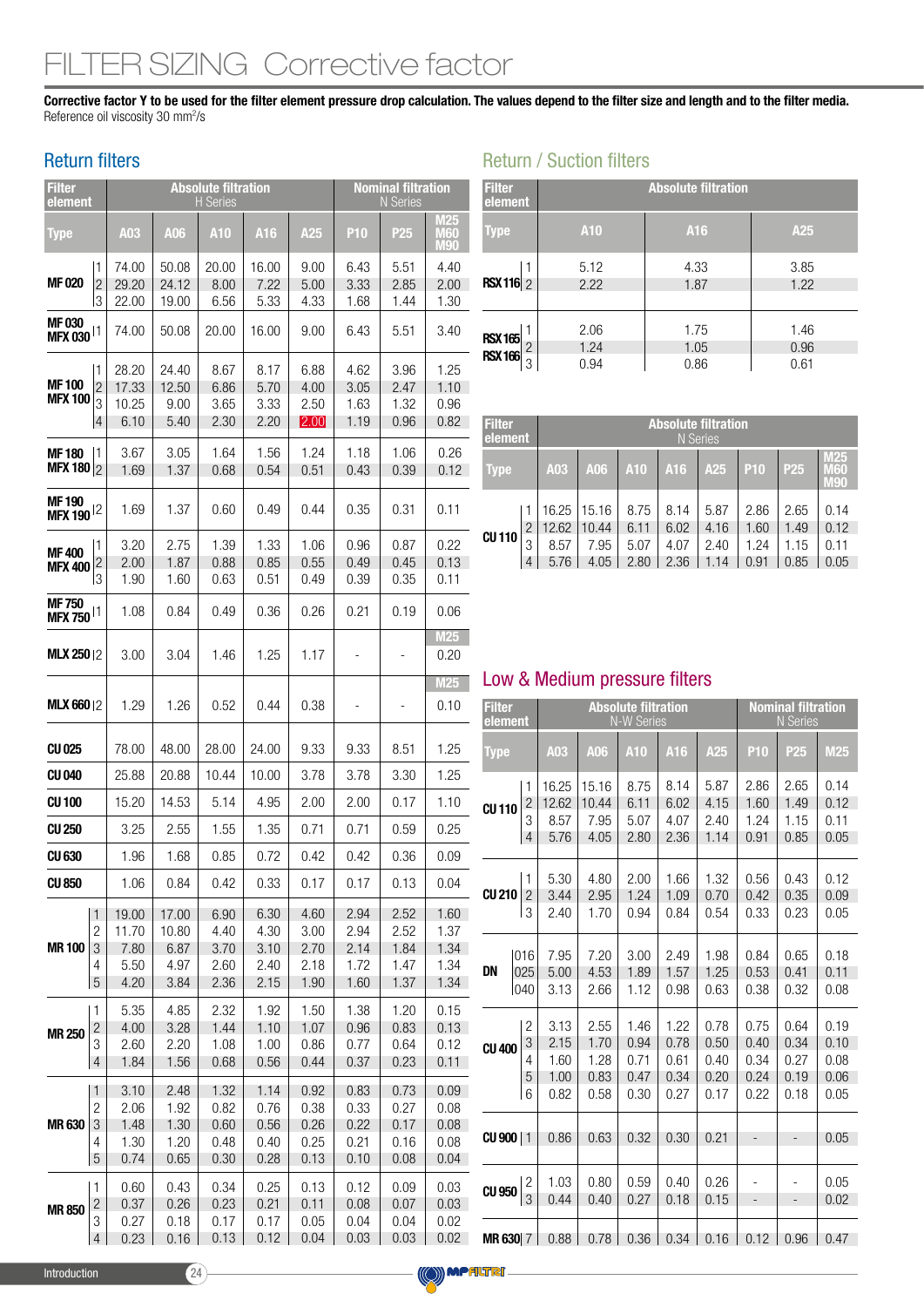Corrective factor Y to be used for the filter element pressure drop calculation. The values depend to the filter size and length and to the filter media. Reference oil viscosity 30 mm<sup>2</sup>/s

## High pressure filters

| <b>Filter</b><br>element |                                            |                                     | <b>Nominal filtration</b><br>N Series |                                              |                                   |                                   |                                |
|--------------------------|--------------------------------------------|-------------------------------------|---------------------------------------|----------------------------------------------|-----------------------------------|-----------------------------------|--------------------------------|
| <b>Type</b>              |                                            | A03                                 | A06                                   | A10                                          | A16                               | A25                               | <b>M25</b>                     |
| <b>HP 011</b>            | 1<br>$\overline{c}$<br>3<br>$\overline{4}$ | 332.71<br>220.28<br>123.24<br>77.76 | 250.07<br>165.56<br>92.68<br>58.52    | 184.32<br>74.08<br>41.48<br>28.37            | 152.36<br>59.13<br>33.08<br>22.67 | 128.36<br>37.05<br>20.72<br>16.17 | $\overline{\phantom{0}}$<br>÷, |
| <b>HP 039</b>            | $\overline{c}$                             | 70.66                               | 53.20                                 | 25.77                                        | 20.57                             | 14.67                             | 4.90                           |
|                          | 3                                          | 36.57                               | 32.28                                 | 18.00                                        | 13.38                             | 8.00                              | 2.90                           |
|                          | 4                                          | 26.57                               | 23.27                                 | 12.46                                        | 8.80                              | 5.58                              | 2.20                           |
| <b>HP 050</b>            | 1                                          | 31.75                               | 30.30                                 | 13.16                                        | 12.3                              | 7.29                              | 1.60                           |
|                          | $\overline{c}$                             | 24.25                               | 21.26                                 | 11.70                                        | 9.09                              | 4.90                              | 1.40                           |
|                          | 3                                          | 17.37                               | 16.25                                 | 8.90                                         | 7.18                              | 3.63                              | 1.25                           |
|                          | $\overline{4}$                             | 12.12                               | 10.75                                 | 6.10                                         | 5.75                              | 3.08                              | 1.07                           |
|                          | 5                                          | 7.00                                | 6.56                                  | 3.60                                         | 3.10                              | 2.25                              | 0.80                           |
| <b>HP 065</b>            | 1                                          | 58.50                               | 43.46                                 | 23.16                                        | 19.66                             | 10.71                             | 1.28                           |
|                          | $\overline{c}$                             | 42.60                               | 25.64                                 | 16.22                                        | 13.88                             | 7.32                              | 1.11                           |
|                          | 3                                          | 20.50                               | 15.88                                 | 8.18                                         | 6.81                              | 3.91                              | 0.58                           |
| <b>HP 135</b>            | 1                                          | 20.33                               | 18.80                                 | 9.71                                         | 8.66                              | 4.78                              | 2.78                           |
|                          | $\overline{c}$                             | 11.14                               | 10.16                                 | 6.60                                         | 6.38                              | 2.22                              | 1.11                           |
|                          | 3                                          | 6.48                                | 6.33                                  | 3.38                                         | 3.16                              | 2.14                              | 1.01                           |
| <b>HP 150</b>            | 1                                          | 17.53                               | 15.91                                 | 7.48                                         | 6.96                              | 5.94                              | 1.07                           |
|                          | $\overline{c}$                             | 8.60                                | 8.37                                  | 3.54                                         | 3.38                              | 3.15                              | 0.58                           |
|                          | 3                                          | 6.53                                | 5.90                                  | 2.93                                         | 2.79                              | 2.12                              | 0.49                           |
| <b>HP 320</b>            | 1                                          | 10.88                               | 9.73                                  | 5.02                                         | 3.73                              | 2.54                              | 1.04                           |
|                          | $\overline{c}$                             | 4.40                                | 3.83                                  | 1.75                                         | 1.48                              | 0.88                              | 0.71                           |
|                          | 3                                          | 2.75                                | 2.11                                  | 1.05                                         | 0.87                              | 0.77                              | 0.61                           |
|                          | $\overline{4}$                             | 2.12                                | 1.77                                  | 0.98                                         | 0.78                              | 0.55                              | 0.47                           |
| <b>HP 500</b>            | 1                                          | 4.44                                | 3.67                                  | 2.30                                         | 2.10                              | 1.65                              | 0.15                           |
|                          | $\overline{c}$                             | 3.37                                | 2.77                                  | 1.78                                         | 1.68                              | 1.24                              | 0.10                           |
|                          | З                                          | 2.22                                | 1.98                                  | 1.11                                         | 1.09                              | 0.75                              | 0.08                           |
|                          | $\overline{4}$                             | 1.81                                | 1.33                                  | 0.93                                         | 0.86                              | 0.68                              | 0.05                           |
|                          | 5                                          | 1.33                                | 1.15                                  | 0.77                                         | 0.68                              | 0.48                              | 0.04                           |
| <b>Type</b>              |                                            | A03                                 | A06                                   | <b>Absolute filtration - N Series</b><br>A10 | A16                               | A25                               | M25                            |
| <b>HF 325</b>            | 1                                          | 3.65                                | 2.95                                  | 2.80                                         | 1.80                              | 0.90                              | 0.38                           |
|                          | $\overline{c}$                             | 2.03                                | 1.73                                  | 1.61                                         | 1.35                              | 0.85                              | 0.36                           |
|                          | 3                                          | 1.84                                | 1.42                                  | 1.32                                         | 1.22                              | 0.80                              | 0.35                           |

| <b>Filter</b><br>element |                | <b>Absolute filtration</b><br>N Series |        |        |        |        |  |  |  |
|--------------------------|----------------|----------------------------------------|--------|--------|--------|--------|--|--|--|
| <b>Type</b>              |                | A03                                    | A06    | A10    | A16    | A25    |  |  |  |
| <b>HP 011</b>            | 1              | 332.71                                 | 250.07 | 184.32 | 152.36 | 128.36 |  |  |  |
|                          | $\overline{2}$ | 220.28                                 | 165.56 | 74.08  | 59.13  | 37.05  |  |  |  |
|                          | 3              | 123.24                                 | 92.68  | 41.48  | 33.08  | 20.72  |  |  |  |
|                          | $\overline{4}$ | 77.76                                  | 58.52  | 28.37  | 22.67  | 16.17  |  |  |  |
| HP 039                   | $\overline{c}$ | 70.66                                  | 53.20  | 25.77  | 20.57  | 14.67  |  |  |  |
|                          | 3              | 36.57                                  | 32.28  | 18.00  | 13.38  | 8.00   |  |  |  |
|                          | 4              | 26.57                                  | 23.27  | 12.46  | 8.80   | 5.58   |  |  |  |
| <b>HP 050</b>            | 1              | 31.75                                  | 30.30  | 13.16  | 12.3   | 7.29   |  |  |  |
|                          | $\overline{2}$ | 24.25                                  | 21.26  | 11.70  | 9.09   | 4.90   |  |  |  |
|                          | 3              | 17.37                                  | 16.25  | 8.90   | 7.18   | 3.63   |  |  |  |
|                          | $\overline{4}$ | 12.12                                  | 10.75  | 6.10   | 5.75   | 3.08   |  |  |  |
|                          | 5              | 7.00                                   | 6.56   | 3.60   | 3.10   | 2.25   |  |  |  |
| HP 135                   | 1              | 20.33                                  | 18.80  | 9.71   | 8.66   | 4.78   |  |  |  |
|                          | $\overline{2}$ | 11.14                                  | 10.16  | 6.60   | 6.38   | 2.22   |  |  |  |
|                          | 3              | 6.48                                   | 6.33   | 3.38   | 3.16   | 2.14   |  |  |  |

| <b>Filter</b><br>element |                |        |        | <b>Absolute filtration</b><br>H - U Series |        |        |
|--------------------------|----------------|--------|--------|--------------------------------------------|--------|--------|
| Type                     |                | A03    | A06    | A10                                        | A16    | A25    |
| <b>HP 011</b>            | 1              | 424.58 | 319.74 | 235.17                                     | 194.44 | 163.78 |
|                          | $\overline{2}$ | 281.06 | 211.25 | 94.53                                      | 75.45  | 47.26  |
|                          | 3              | 130.14 | 97.50  | 43.63                                      | 34.82  | 21.81  |
|                          | 4              | 109.39 | 82.25  | 36.79                                      | 29.37  | 18.40  |
| <b>HP 039</b>            | 2              | 73.00  | 57.00  | 28.00                                      | 24.00  | 17.20  |
|                          | 3              | 40.90  | 36.33  | 21.88                                      | 18.80  | 11.20  |
|                          | 4              | 31.50  | 28.22  | 17.22                                      | 9.30   | 6.70   |
| <b>HP 050</b>            | 1              | 47.33  | 34.25  | 21.50                                      | 20.50  | 14.71  |
|                          | $\overline{2}$ | 29.10  | 25.95  | 14.04                                      | 10.90  | 5.88   |
|                          | 3              | 20.85  | 19.50  | 10.68                                      | 8.61   | 4.36   |
|                          | 4              | 14.55  | 12.90  | 7.32                                       | 6.90   | 3.69   |
|                          | 5              | 9.86   | 9.34   | 6.40                                       | 4.80   | 2.50   |
| <b>HP 135</b>            | 1              | 29.16  | 25.33  | 13.00                                      | 12.47  | 5.92   |
|                          | $\overline{c}$ | 14.28  | 11.04  | 7.86                                       | 7.60   | 4.44   |
|                          | 3              | 8.96   | 7.46   | 4.89                                       | 4.16   | 3.07   |

## Suction filters

|               | <b>Nominal filtration - N Series</b> |                 |                 |            |            |             |  |  |  |
|---------------|--------------------------------------|-----------------|-----------------|------------|------------|-------------|--|--|--|
| <b>Type</b>   | <b>P10</b>                           | P <sub>25</sub> | M <sub>25</sub> | <b>M60</b> | <b>M90</b> | <b>M250</b> |  |  |  |
| <b>SF 250</b> | 0.65                                 | 0.20            | 0.10            | 0.08       | 0.05       | 0.03        |  |  |  |
| <b>SF 503</b> |                                      |                 | 0.17            | 0.11       | 0.11       | 0.11        |  |  |  |
| <b>SF 504</b> |                                      |                 | 0.11            | 0.08       | 0.08       | 0.08        |  |  |  |
| <b>SF 505</b> | —                                    |                 | 0.23            | 0.18       | 0.18       | 0.18        |  |  |  |
| <b>SF 510</b> |                                      |                 | 0.18            | 0.14       | 0.14       | 0.14        |  |  |  |
| <b>SF 535</b> |                                      |                 | 0.08            | 0.05       | 0.05       | 0.05        |  |  |  |
| <b>SF 540</b> |                                      |                 | 0.05            | 0.04       | 0.04       | 0.04        |  |  |  |

(O) MPALTRI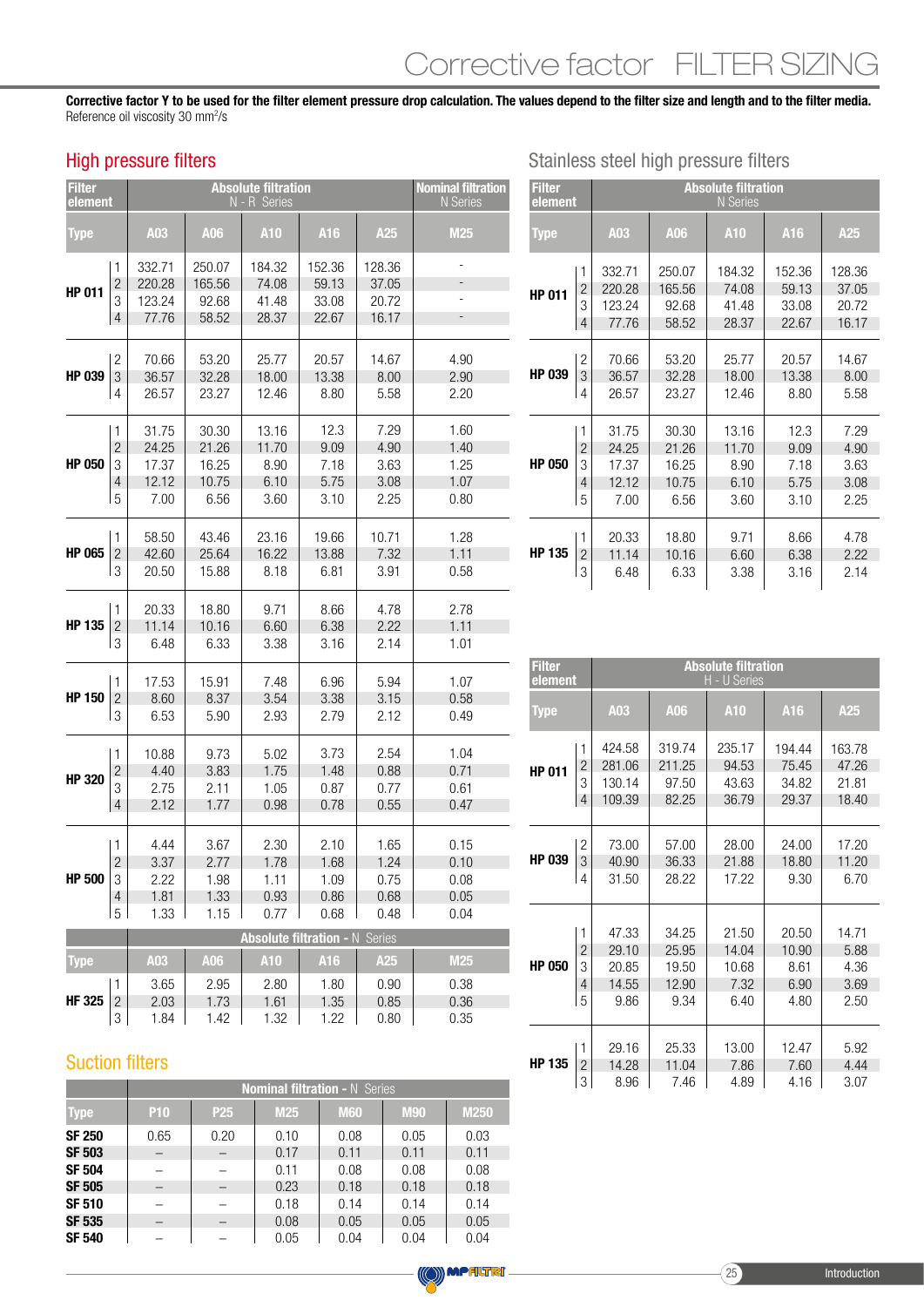# YPICAL FILTER SIZING Selection Software